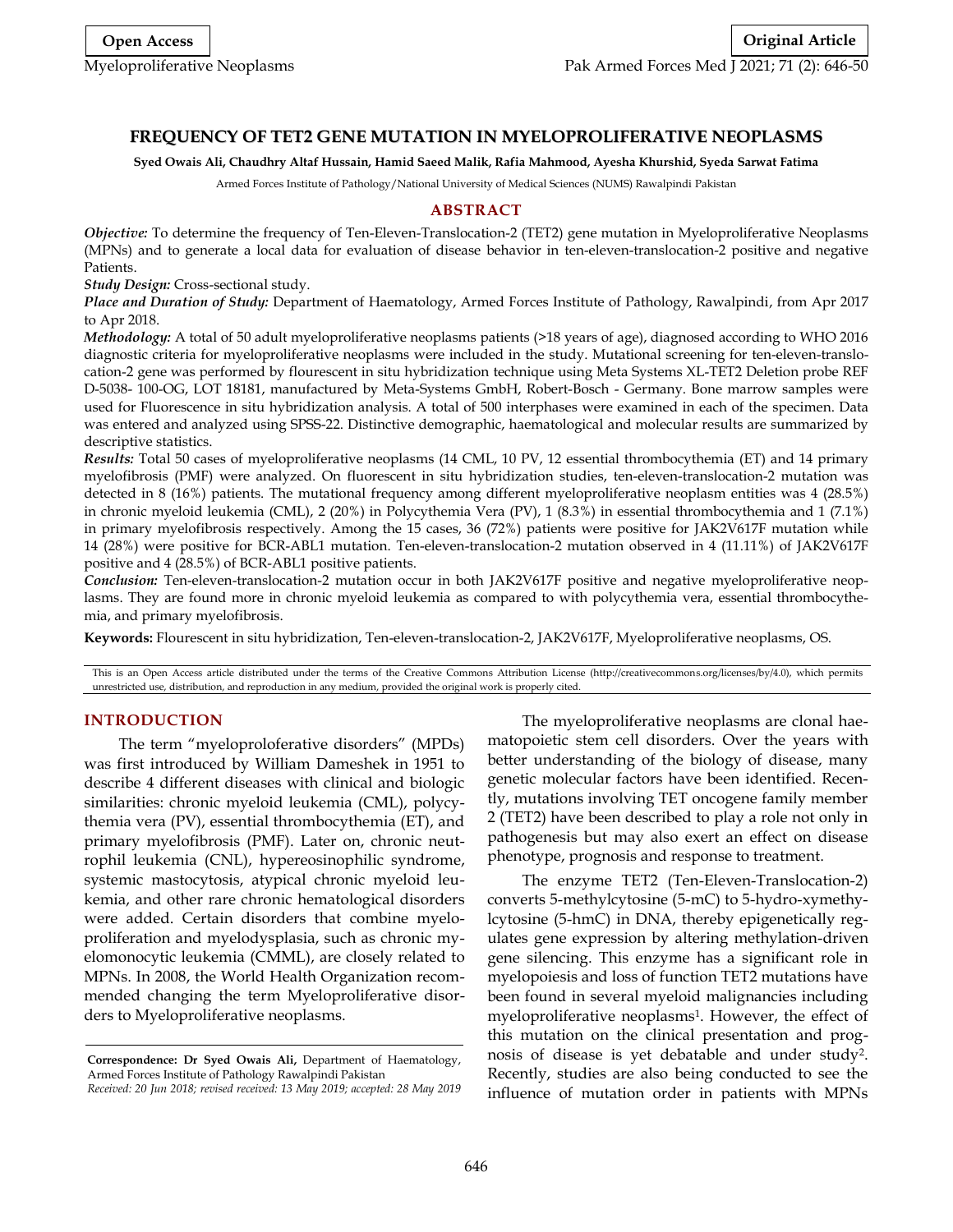who carry mutations in both JAK2 and TET2. A role of TET2 has been suggested in disease progression in MPNs<sup>3</sup>.

Flourescent in situ hybridization (FISH) for the detection of TET2 abnormalities may become a potentially useful laboratory tool. The TET2 FISH probe hybridize to the TET2 gene and can be performed on both peripheral blood and bone marrow metaphase spreads and interphase nuclei. FISH provides accurate results in short period of time<sup>4</sup> .

We have conducted this study in the Armed Forces Institute of Pathology, a tertiary care and referral center that caters to a large population from different parts of the country. There is no data available regarding the frequency of TET2 gene mutation in MPNs in our population. The rationale of our study was to determine the frequency of this novel mutation in our population, study clinico-haematologic parameters of MPN patients harbouring this mutation and to study its association with other mutations like JAK2V617F/ BCR-ABL1.

## **METHODOLOGY**

This cross sectional study was performed at Department of Haematology, Armed Forces Institute of Pathology (AFIP) Rawalpindi, from April 2017 to April 2018. A total of 50 MPNs adult patients (>18 years old), diagnosed according to WHO 2016 revised criteria were recruited. Samples were collected by non probability consecutive sampling. By using the WHO sample size calculator with a confidence level of 95%, anticipated population proportion (P) of 0.85 and absolute precision (d) of 10. The sample size calculated was 50. Patients younger than 18 years old or patients with hepatic, renal failure or pregnant women were excluded from study. Informed written consent forms were signed by patients according to the Declaration of Helsinki (1964). All patients were subjected to a thorough assessment by history, clinical examination, baseline chemical investigations, complete blood count, bone marrow examination, immunophenotyping and conventional cytogenetic. All parameters were used for statistical analysis, except for those addressing prognosis (survival, leukemic and fibrotic transformation). A complete data set of all the major clinical characteristics were obtained.

Mutational screening for TET2 gene was performed by using Meta Systems XL TET2 Deletion probe REF D-5038-100-OG, LOT 18181, Manufactured by Meta Systems Gmb H, Robert-Bosch-Str. 6,68804 Altlussheim, Germany. Bone Marrow blood 2.5ml in sodium heparin tube was collected. Codenaturation of cells and FISH probes was carried out on a Thermobrite (Abbott Molecular) for three minutes at 74°C and hybridized at 37°C overnight. A total of 500 nuclei were scored in each of the 50 specimens. Interphase cells were obtained using standard cytogenetic methods.

All the collected data was entered and analyzed through SPSS-22 (IBM, NY, USA). Numerical variables; age, haemoglobin, WBC, and platelets count have been presented by numbers and percentages. Categorical variables; gender, presence of BCR-ABL1 and JAK2V617F have been presented by frequency and percentage. Data has been stratified for age, gender, haemoglobin, WBC, and platelets counts.

## **RESULTS**

A total of 50 patients were recruited in this study. Mean age of participants was  $43.88 \pm 12.72$  (range 18-70) with the most common age group being 41-50 years. There was a male preponderance, 27 (54%) were males and 23 (46%) were females with male to female ratio of 1.18. Among different entities of MPN male to female ratio was equal in PV and CML while PMF was found more common in 10 (72%) males and less in 4 (28%) females in comparison of ET which was more common in 7 (58%) females and less in 5 males (42%). Patients with CML and PMF were found more 14 (28%) each, in comparison of PV 10 (20%) and ET 12 (24%) while no patient of MPN-U, CNL and CEL was reported during our study period. Demographic results are summarized in fig-1 & 2.



**Figure-1: Distribution of MPNs according to gender (n=50).**

We also studied the clinico-haematologic parameters of these patients. White blood cell count was found elevated in 100% cases of CML, 10% in PV, 50% in ET and 92.9% of PMF patients respectively. Haemoglobin level was found normal to low in all cases of MPNs except in PV patients where it was raised in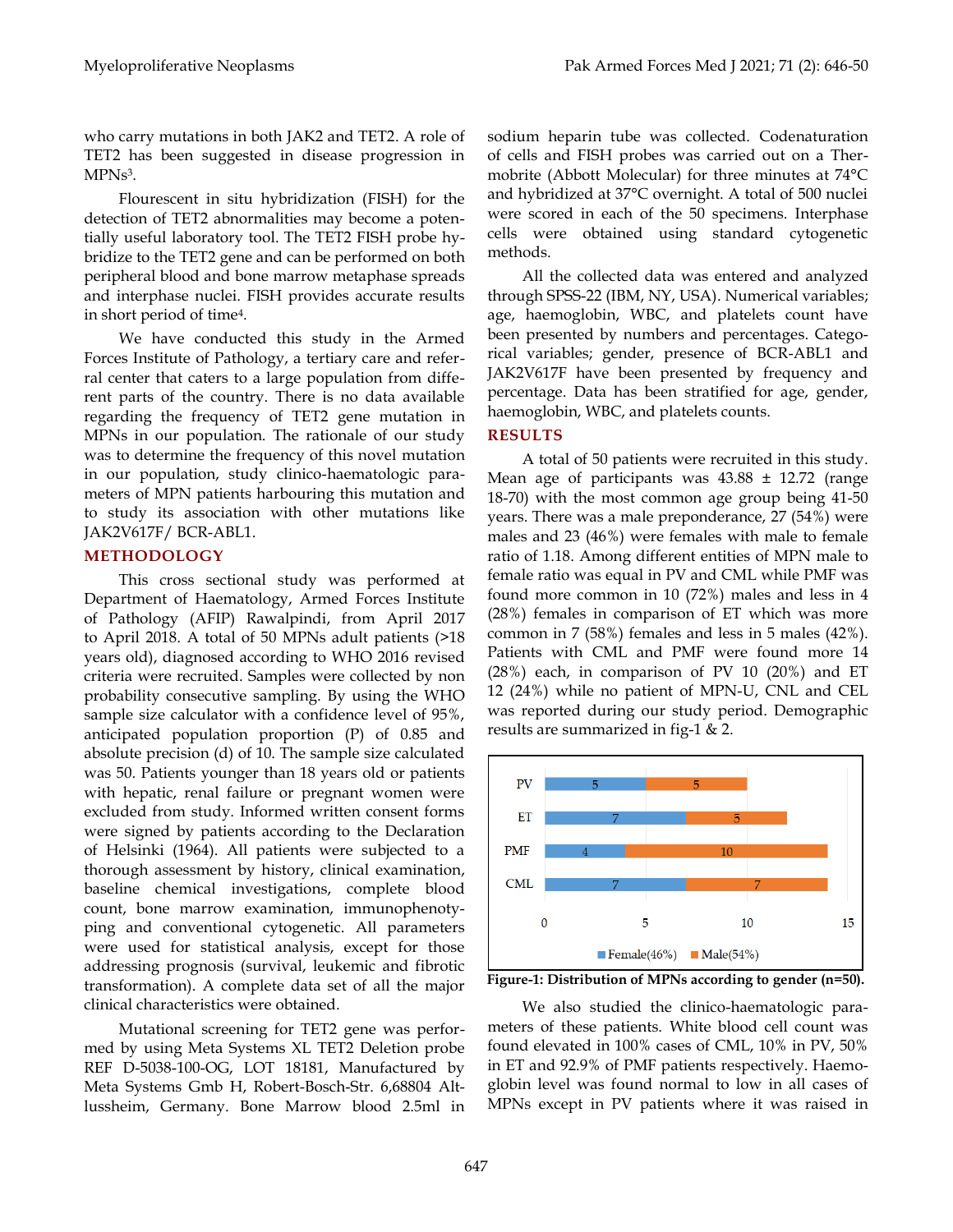

**Figure-2: Frequency of MPNs (n=50).**

100% cases, 42.9% CML patients were found to have thrombocytosis and 14.3% presented with thrombocytopenia. Twenty percent PV and 50% PMF patients were found to have thrombocytopenia while 100% patients of ET were presented with thrombocytosis. The distribution of haematological parameters is shown in table-I.

Forty two (84%) patients including 14 of CML, 12 of ET, 03 of PV and 13 of PMF were had splenomegaly.

had JAK2V617F mutation positive while patients 8 (16%) including 4 (28.5%) of CML, 2 (20%) of PV, 1 (8.3%) of ET and 1 (7.1%) of PMF were positive for TET2 gene mutation. Most of the PV patients did not present with splenomegaly while approximate 100% of CML, ET and PMF patients were presented with mild to moderate splenomegaly. Results are summarized in table-II.

On FISH analysis of 50 MPNs patients, 8 (16%) patients were positive for TET2 gene mutation. Of these, 5 (62.5%) patients presented with increase white blood cell count while 3 (37.5%) patients with normal TLC. Two (25%) with high haemoglobin, another six (75%) with decrease haemoglobin. Four (50%) patients reported with thrombocytopenia while 1 (12.5%) with normal platelets count and 3 (37.5%) with thrombocytosis. One (12.5%) patient reported with diffuse fibrosis, 2 (25%) with focal fibrosis while no any fibrosis observed in another 5 (62.5%) patients. Out of 8 TET2 positive MPNs 4 (50%) patients were positive for JAK2 V617F mutation, while another 4 (50%) were positive

| <b>MPNs</b>                                                                                       |              |                 | <b>CML</b> |               |                                 | <b>PV</b> |            |               |         | ET              |        |            |                |                 | <b>PMF</b>               |                 |          |  |
|---------------------------------------------------------------------------------------------------|--------------|-----------------|------------|---------------|---------------------------------|-----------|------------|---------------|---------|-----------------|--------|------------|----------------|-----------------|--------------------------|-----------------|----------|--|
|                                                                                                   |              | <b>Total</b>    |            | Disease %     |                                 | Total     |            | Disease %     |         | <b>Total</b>    |        |            | Disease %      | <b>Total</b>    |                          | Disease %       |          |  |
| Patient                                                                                           |              | 14              |            |               | 28%                             | 10        |            |               | 20%     | 12              |        |            | 24%            | 14              |                          | 28%             |          |  |
| Count                                                                                             |              |                 |            |               |                                 |           |            |               |         |                 |        |            |                |                 |                          |                 |          |  |
| <b>CBC</b>                                                                                        |              | High            |            | Normal<br>Low |                                 | High      | Normal     |               | Low     | High            |        | Normal     | Low            | High            | Normal                   |                 | Low      |  |
| Wbc                                                                                               |              | 100%            |            |               |                                 | 10%       | 70%        |               | 20%     | 50%             |        | 50%        |                | 92.9%           |                          |                 | 7.1%     |  |
| Hb                                                                                                |              |                 | 21.4%      |               | 78.6%                           | 100%      |            |               |         |                 |        | $50\%$     | 50%            |                 | 7.1%                     |                 | 92.9%    |  |
| Plt                                                                                               |              | 42.9%           | 42.9%      |               | 14.3%                           | 00        |            | 80%           | 20%     | 100%            |        |            |                |                 | 50%                      |                 | 50%      |  |
| Fibrosis                                                                                          |              | Absent          | Focal      |               | Diffuse                         | Absent    | Focal      |               | Diffuse | Absent          |        | Focal      | Diffuse        | Absent          | Focal                    |                 | Diffuse  |  |
|                                                                                                   |              | 64.3%           |            | 28.6%<br>7.1% |                                 | 80%       | 20%        |               |         | 100%            |        |            |                |                 | 14.3%                    |                 | 85.7%    |  |
| Table-II: Frequency of spleen and molecular genetics in MPNs (n=50).                              |              |                 |            |               |                                 |           |            |               |         |                 |        |            |                |                 |                          |                 |          |  |
| S.                                                                                                |              | <b>Results</b>  |            |               |                                 |           |            |               |         | <b>Diseases</b> |        |            |                | <b>Positive</b> |                          | <b>Negative</b> |          |  |
| No.                                                                                               |              |                 |            |               |                                 |           | <b>CML</b> | ET            |         | <b>PV</b>       |        | <b>PMF</b> | <b>Results</b> |                 |                          | <b>Results</b>  |          |  |
| $\mathbf{1}$                                                                                      | Splenomegaly |                 |            |               |                                 |           |            | 14            | 12      |                 | 03     |            | 13             | 42 (84%)        |                          |                 | 08(16%)  |  |
| $\overline{2}$                                                                                    |              | <b>BCR-ABL1</b> |            |               |                                 |           |            | 14            | 00      |                 | $00\,$ |            | 00             | 14 (28%)        |                          |                 | 36 (72%) |  |
| 3                                                                                                 |              | JAK2V617F       |            |               |                                 |           |            | 00            | 12      |                 | 10     |            | 14             | 36 (72%)        |                          |                 | 14 (28%) |  |
| $\overline{4}$                                                                                    |              |                 |            |               | Frequency of TET2 gene mutation |           |            | 04            | 01      | 02              |        |            | 01             |                 | $08(16\%)$               |                 | 42 (84%) |  |
| Table-III: Frequency of haematological and molecular characteristics of TET2 positive MPNs (n=8). |              |                 |            |               |                                 |           |            |               |         |                 |        |            |                |                 |                          |                 |          |  |
| <b>Findings</b>                                                                                   |              |                 |            | High          |                                 |           |            | <b>Normal</b> |         |                 |        |            |                | Low             |                          |                 |          |  |
| Wbc                                                                                               |              |                 |            | 5(62.5%)      |                                 |           |            |               |         | 3(37.5%)        |        |            |                |                 |                          |                 |          |  |
| Hb                                                                                                |              |                 |            | 2(25%)        |                                 |           |            |               |         |                 |        |            |                |                 | 6(75%)                   |                 |          |  |
| Platelets                                                                                         |              |                 |            | 3(37.5)       |                                 |           |            |               |         | 1(12.5%)        |        |            |                |                 | $4(50\%)$                |                 |          |  |
|                                                                                                   |              |                 |            | Absent        |                                 |           |            |               |         | Focal           |        |            |                |                 | <b>Diffuse</b>           |                 |          |  |
| Fibrosis                                                                                          |              |                 | 5(62.5%)   |               |                                 |           |            | 2(25%)        |         |                 |        |            | 1(12.5%)       |                 |                          |                 |          |  |
| Molecular                                                                                         |              |                 |            | Positive      |                                 |           |            |               |         | Negative        |        |            |                |                 |                          |                 |          |  |
| JAK2V617F                                                                                         |              |                 |            | $4(50\%)$     |                                 |           |            |               |         | $4(50\%)$       |        |            |                |                 | $\overline{\phantom{a}}$ |                 |          |  |
| <b>BCR-ABL1</b>                                                                                   |              |                 |            | $4(50\%)$     |                                 |           |            |               |         | $4(50\%)$       |        |            |                |                 | $\overline{\phantom{a}}$ |                 |          |  |

**Table-I: Haematological characteristics of MPNs patients (n=50).**

All 14 (28%) patients of CML were positive for BCR-ABL1 gene mutation. Thirty six (72%) patients including 12 of ET, 10 of PV and 14 of PMF patients were for BCR-ABL1 mutation simultaneously. Results are summarized in table-III.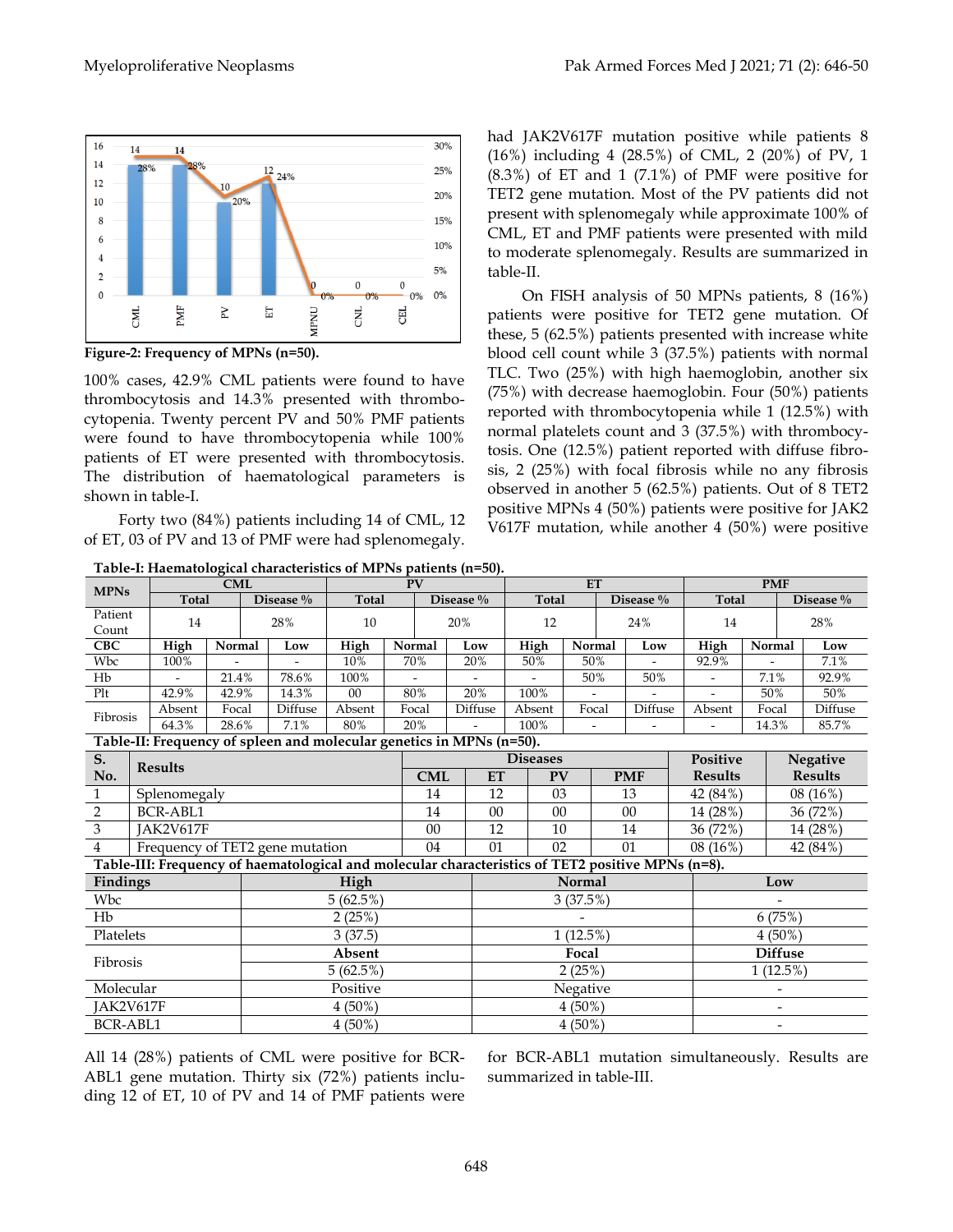### **DISCUSSION**

TET2 acts as a tumor-suppressor gene at critical loci important for myelopoiesis and leukemogenesis<sup>3</sup>. TET2 is frequently occurring mutation in MPNs, MDS and in AML patients<sup>5</sup>. Thus, it may have an important role not only in the pathophysiology of myeloproliferative neoplasms but also in other diseases progression. In our study, the overall TET2 mutation frequency in MPNs was 16%. This frequency is higher than the frequency of 12.1% reported in the Korean population<sup>6</sup> and of 13% in the Western population as reported by Teffari *et al<sup>7</sup>* .

In the Pakistani population, among different MPN entities, frequency of TET2 mutationin chronic myeloid leukemia (CML) was 28.5%, in polycythemia Vera (PV) 20%, in essential thrombocythemia (ET) 8.3% and in primary myelofibrosis (PMF) 7.1% respectively. Ha *et al*<sup>6</sup> in a study conducted in Korea has reported the frequency of TET2 as 22.2% in PV and 9.7% in ET. These findings are in accordance with our results. However, they have reported a much higher frequency 18.2% in PMF in comparison of our 7.1%. They have not included CML in MPNs. Teffari *et al<sup>7</sup>* had reported mutation frequencies as 16% in PV, 5% in ET, 17% in PMF, 14% in post-PV Myelofibrosis, 14% in post-ET Myelofibrosis and 17% in blast–phase PV/ ET/PMF.

In our population, TET2 mutation was seen in 11.11% of thirty six JAK2V617F positive cases versus 28% of JAK2V617F negative cases. These findings are in contrast to those reported by Teffari *et al<sup>7</sup>* who reported TET2 mutations 17% vs 7% in JAK2V617F positive vs negative cases. Another report by Martinez-Aviles *et al<sup>8</sup>* determined that TET2 mutation frequency was 8% in JAK2 negative MPNs and overall 14% among 62 patients cohort. In order to evaluate response to drugs targeting the myeloproliferative clone, mutational analysis of hematopoiesis should include both MPN drivers and comutated myeloid genes<sup>9</sup>. In PV patients, interferon α was found to target JAK2V617F-mutant clones without affecting TET2-mutant cells<sup>10</sup>, whereas in patients with CALR-mutant ET, interferon treatment was less effective in subjects with concomitant mutations in genes like TET2, ASXL1, IDH2, and TP53<sup>11</sup> . A study revealed that mutations or DNA variants, other than JAK2, CALR, or MPL, are found in  $~53\%$  of patients with ET with the most frequent being TET2 (16%), ASXL1 (11%), DNMT3A (6%), and SF3B1 (5%)<sup>12</sup> . In recent past Venton *et al*<sup>13</sup> described 20%, Terra L. Lasho *et al<sup>14</sup>* 19%, Wong *et al<sup>15</sup>* 12%, Ha *et al<sup>16</sup>* 12.1% (22.2%) in polycythemia vera (PV), 9.7% in essential thrombocythemia (ET), 18.2% in primary myelofibrosis (PMF) and 0% in unclassified MPNs), Hidalgo López *et al<sup>17</sup>* 27% in blast phase of PV, Togasaki *et al<sup>18</sup>* and Schmidt *et al<sup>19</sup>* 25% and 33% respectively in CML, Song, Hussaini, Zhang, *et al*<sup>20</sup> 19.4%, Xie *et al*<sup>21</sup> 13% and Ayalew Tefferi *et al*<sup>22</sup> 17% (PV 16%, ET 5%, PMF 17%) revealed these mutational frequencies respectively in their populations. McPherson *et al*<sup>23</sup> describe TET2 mutation as Poor risk factor, seen at leukemic transformation in MPNs. No clear significance in MDS while worse prognosis in normal karyotype AML patients<sup>23</sup>. TET2 mutations were also seen to confer a high risk of leukemic transformation (increased by 30%) and shorter OS<sup>24</sup> . In addition, there is evidence that TET2 mutations appear to be an early event that may provide clonal advantage and set up a "fertile ground" for MPN disease initiation<sup>25</sup> . As TET2 is a novel mutation, a lot of research is underway to determine its frequency and outcome in haematological malignancies including in MPN patients. We have conducted this study to determine the frequency of this novel mutation in our population. However, much larger studies are required to establish prognostic value of this mutation.

### **ACKNOWLEDGEMENT**

The authors greatly acknowledge the enthusiastic efforts of Mr. Bilal khan, research officer at AFIP.

#### **CONCLUSION**

Ten-Eleven-Translocation-2 (TET2) mutations occur in both JAK2V617F positive and negative Myeloproliferative Neoplasms. TET2 gene mutation was found more in chronic myeloid leukemia as compared to PV, ET, and PMF. A slightly higher frequency of this mutation has been observed in our population in comparison of western data. However, further long term studies on a large scale are needed to further strengthen our findings, establish relation of TET2 to other gene mutations, determine response to treatment of patients harbouring this mutation and to see prognostic significance.

#### **CONFLICT OF INTEREST**

This study has no conflict of interest to be declared by any author.

#### **REFERENCES**

- 1. De Oliveira FM, Miguel CE, Lucena-Araujo AR, de Lima AS, Falcao RP, Rego EM. FISH analysis for TET2 deletion in a cohort of 362 Brazilian myeloid malignancies: correlation with karyotype abnormalities. Med Oncol 2013; 30(1): 1-9.
- 2. Bacher U, Weissmann S, Kohlmann A, Schindela S, Alpermann T, Schnittger S, et al. TET2 deletions are a recurrent but rare phenomenon in myeloid malignancies and are frequently accompa-